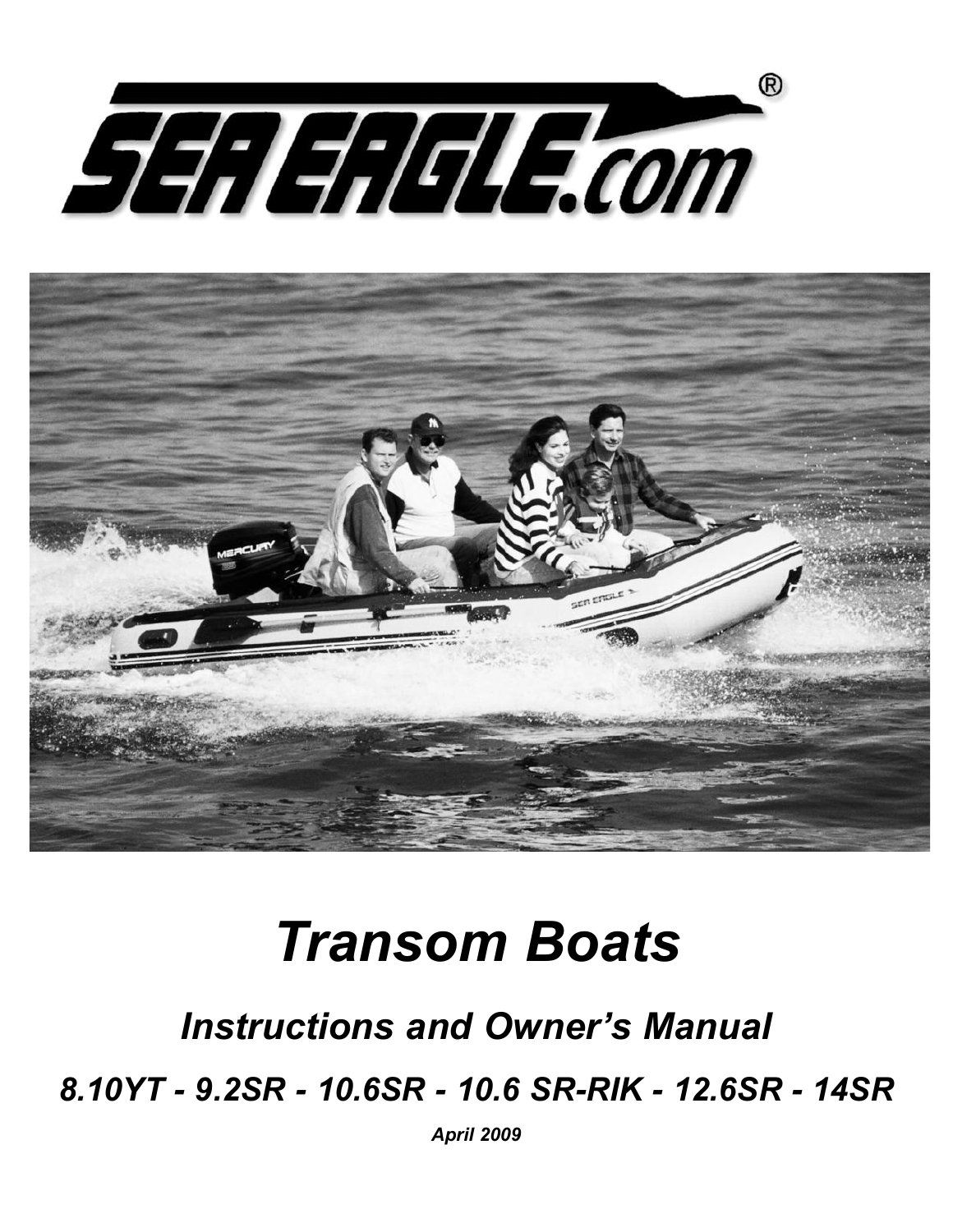## *About your new Transom Boat*

Thank you for deciding to buy a new Sea Eagle Transom Boat. You will get many years of use and pleasure out of this boat.

The Transom Boats have several unique features which make them solid, reliable boats. Transom Boats are made of 1000 Denier Polyester - PVC inflatable hulls with attached transom and the molded polyethylene or High Pressure Drop Stitch floor system. Below is a brief overview of the structure of the boat. Detailed assembly instructions are on the following pages.

#### **Packing List**

We recommend checking your order as soon as you receive it to be sure that all items are included.

#### *14 SR*

#### Box 1:

14 SR Boat Hull packed in Boat Bag with 12' Docking Rope, Repair kit (contains valve adapter, patches, glue, Recessed Valve Adapter tool, 2 eye bolts).

#### Box 2:

FB-1, FB-2, FB-3 (S), FB-3, & FB-4, 2 pcs. STR14L Stringer (124 cm/49") 2 pcs. STR14S Stringer (80 cm/31.5") 2 pcs. Uplift Connector Bars 3 pcs. Reinforcement kit for FB-2 & FB-4 WS2505 Aluminum Bench Seat Bow Storage Bag, A-41 High Pressure Foot Pump, AB25-5 Oars, **Instructions** 

#### *12.6 SR*

#### Box 1:

12.6 SR Boat Hull packed in Boat Bag with 12' Docking Rope, Repair Kit (contains valve adapter, patches, glue, Recessed Valve Adapter tool).

Box 2:

FB-1, FB-2, FB-3, FB-4 Floorboards 2 pcs. STR124 Stringer (124 cm./49") 2 pcs. STR37 Stringer (37 cm/14.5") 2 pcs. Uplift Connector Bars WS2505 Aluminum Bench Seat Bow Storage Bag, A-41 High Pressure Foot Pump, AB25-5 Oars, Instructions.

#### *10.6 SR*

#### Box 1:

10.6 SR Boat Hull packed in Boat Bag with 12' Docking Rope, Repair Kit (contains valve adapter, patches, glue, Recessed Valve Adapter tool).

Box 2 (Polyethylene Floorboard option): FB-1, FB-2, FB-3(S), FB-4 Floorboards 2 pcs. STR80 Stringer (80 cm/31.5") 2 pcs. STR45 Stringer (45 cm/17.71") 2 pcs. Uplift Connector Bars WS2505 Aluminum Bench Seat Bow Storage Bag.A-41 High Pressure Foot Pump, AB25-5 Oars,Instructions.

#### *10.6 SR-RIK*

#### Box 1:

10.6 SR Boat Hull packed in Boat Bag with 12' Docking Rope, Repair Kit (contains valve adapter, patches, glue, Recessed Valve Adapter tool).

Box 2 (Drop Stitch Floor Option): Drop Stitch Floor WS2505 Aluminum Bench Seat Bow Storage Bag, A-50 High Pressure Foot Pump, AB25-5 Oars, Instructions.

#### *9.2 SR*

#### Box 1:

9.2 SR Boat Hull packed in Boat Bag with 12' Docking rope, Repair Kit (contains valve adapter, patches, glue, Recessed Valve Adapter tool).

#### Box 2:

FB-1, FB-2, FB-4 Floorboards 2 pcs. STR80 Stringer (80 cm/31.5") 2 pcs. Uplift Connector Bars WS2505 Aluminum Bench Seat Bow Storage Bag,A-41 High Pressure Foot Pump, AB25-5 Oars, Instructions.

#### *8.10 YT*

Box 1:

8.10 YT Boat Hull in Boat Bag, Repair Kit (contains valve adapter, patches, glue, Recessed Valve Adapter) & 12' Docking Rope. High Pressure Drop Stitch Inflatable floor, AB25-5 Oars.

Box 2:

WS2505Aluminum Seat, A-50 High Pressure Foot Pump, Instructions.

#### **Recessed One-Way Valves on all chambers**



The valve cap unscrews to reveal the valve stem. *When this stem is in the up position as shown the valve retains air. The valve should be in this position to inflate the boat.*



Use the recessed One-Way Valve Adapter included with your boat to inflate this valve. The adapter fits into the hose of any of our pumps.



Push the adapter into the valve and turn clockwise to lock it in position.



To deflate the air chamber, push the valve stem in with your thumb and turn clockwise to secure it in the down position. This will let the air out of your boat.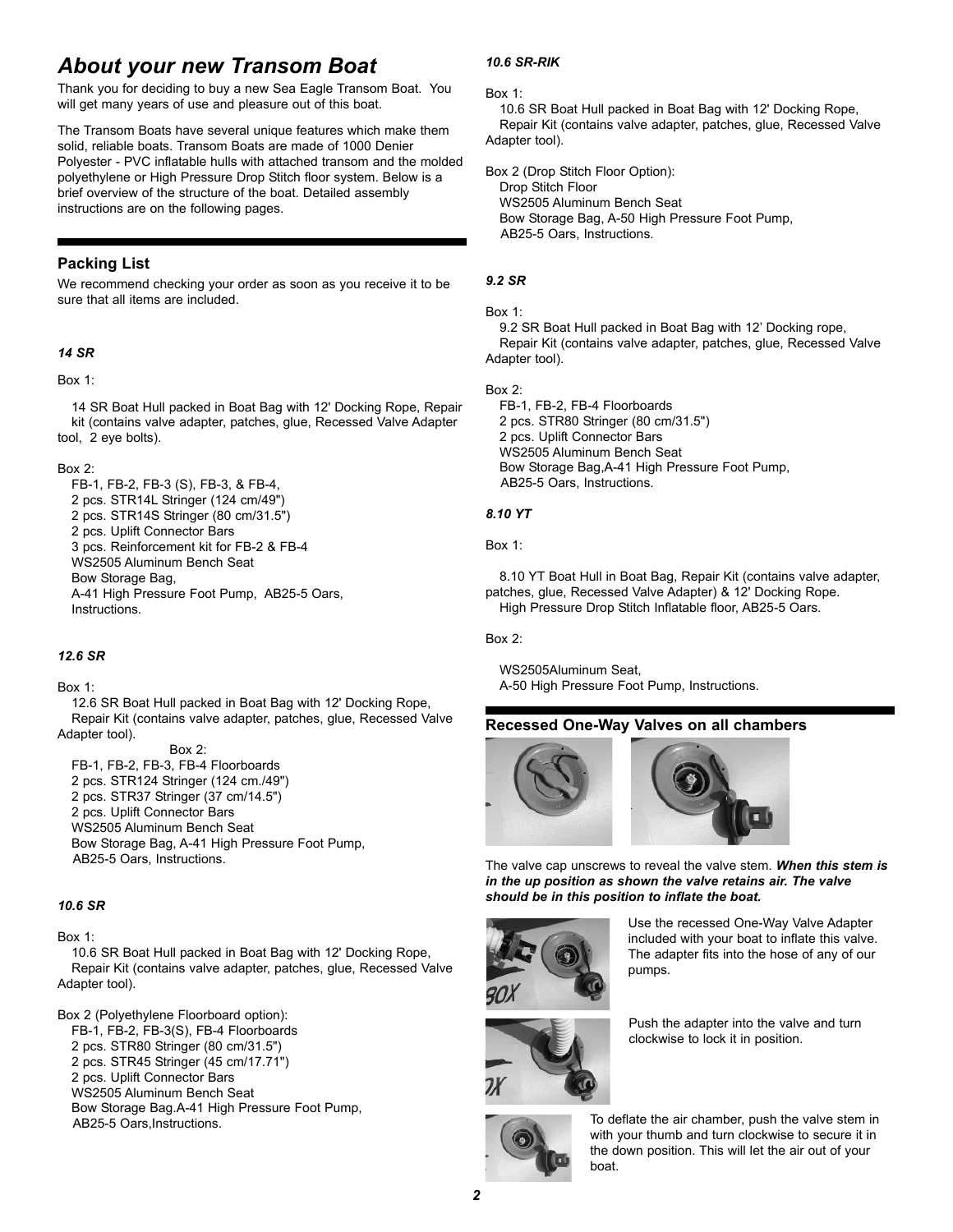#### **Foot Pumps**





A50 on board for safety.





#### **Electric Pumps** *(Not used for 8.10 YT Floor)*





*A41 Foot Pump*: This pump is used for all our products and is one of the best on the market today. We firmly recommend you always carry your A-41 on board for safety.

*(Not used for 8.10 YT or 10.6 SR-RIK Floors).*

*A50 High Pressure Foot Pump*: This pump is included with our 8.10 YT Yacht Tender and 10.6 SR-RIK only. The A50 is a dual chamber pump. It is used to inflate the bow, port & starboard chambers of the 8.10 YT at 3.2 psi. It also inflates the high pressure drop stich floor of the 8.10 YT & 10.6 SR-RIK at 7 psi. We firmly recommend you always carry your

Attach the hose to the valve on the right side of the A41 foot pump (upper valve of A50 foot pump) as shown in the pictures to inflate. Use the One Way Valve adapter included with your transom boat to inflate this valve. Insert the valve adapter into the yellow hose of the Foot Pump.

Push the adapter into the valve and turn clockwise to lock it in position. With the foot pump, inflate each chamber till you cannot pump any more air into it. At this stage the foot pump will become extremely hard and you will not be able to press it any further. That means the chamber has reached its optimum pressure. Withdraw the adapter from the valve and close the valve cap.

#### *MB-100 High Pressure Electric Pump* is specifically designed for high

pressure inflatable boats like our transom boats. It has a set of alligator clips to hook on to a 12 Volt car battery just like a jump cable.

Make sure your pump is off and hook the red positive alligator clip to the positive terminal of your battery. Hook the negative clip to the negative terminal of your battery.

Adjust the pressure dial on the MB-100 pump to 220 milibar, or 3.2 PSI as shown, and plug the hose into the valve opening above the dial for inflation. The other opening on the other side of the pump is for deflation, which is not required for our boats.



Please note, the MB-100 Pump comes with a cluster of 8 adapters that are numbered from 1 to 8. These numbers are written on the arms of the cluster that hold each adapter. You have to carefully read these numbers on the arms of the cluster.

Attach the other end of the hose to the adapter # 7. Then detach adapter #7 from this cluster and insert the same into threaded side of adapter # 1. Now Push the adapter in

the Recessed One-Way Valve and switch on the pump. It will change gears during inflation and automatically stop once the pontoon is fully inflated to 3.2 psi air pressure.

#### *BST Super Turbo Electric Pump*



The BST features a two stage pumping system - a high speed fan to quickly inflate your hull, and a piston pump to achieve the desired pressure our transom boats need. Not only is this pump amazingly fast, but it is portable as well. The high capacity battery

Stage 2: High Perssure piston

can inflate our larger boats twice between charges. Includes valve adapters, high capacity battery, 110 volt household charger & 12 volt cigarette lighter adapter for car use.

The BST Super Turbo Electric Pump also has an adjustable pressure dial and a cluster of 8 valve adapters like our MB-100 Pump. Adjust the dial of the BST pump to 220 milibar, or 3.2 PSI. Insert one end of the hose to the opening on the pump that has an arrow pointing outward (for inflation). The opening on the other side of the pump with an arrow pointing inward is for deflation, which is not required for our boats. Attach the other end of the hose to the adapter # 7. Then detach adapter #7 from this cluster and insert the same into threaded side of adapter # 1. Now Push the adapter in the Recessed One-Way Valve and switch on the pump. The pump will go through the two stage pumping system - a high speed fan to quickly inflate your hull, and a piston pump to achieve the desired pressure our transom boats need. It will automatically stop once the pontoon is fully inflated at desired pressure of 3.2 PSI. Not for 8.10 YT and 10.6 SR-RIK drop stitch floors.

## *Inflation*

All our Transom Boat models have a port, bow, and starboard air chamber in the main hull. The valves are located near the bow of the boat. The Sport Runabouts have an inflatable keel as well. These air chambers are totally separate and ensure buoyancy in the event of a single chamber failure. The 8.10 YT & 10.6 SR-RIK features a separate high pressure drop stitch floor.

*1) Unfold the Hull.* Clear a flat space (making sure it is clean and free of sharp objects). Remove the hull from its box and take it out of the boat bag. Unroll the hull so it is laid out flat.

*2) Inflate all chambers slightly.* See *Valves* and *Pumps* above for more information. At this time, the air chambers should be inflated to about 10% -20% of their capacity so that the hull material is out of the way and the floorboards can be easily inserted.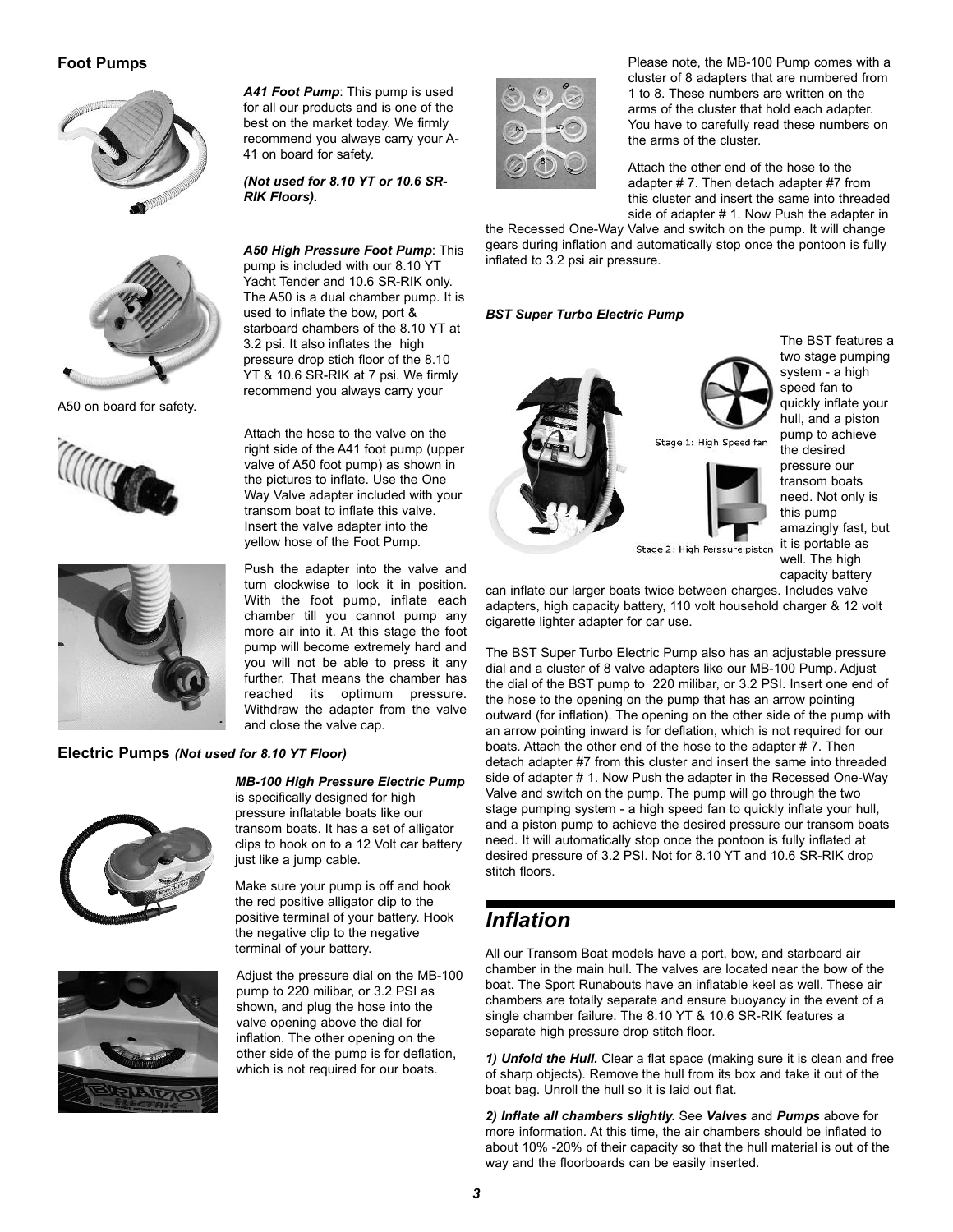## *Plastic Floor Assembly - Sport Runabouts*

The Sport Runabouts feature Interlocking Polyethylene Floorboard System gives you an unmatched combination of high strength, maintenance free durability, good grip and light weight. Following is a table that shows which floorboard each boat uses:

| 9.2 SR | 10.6 SR    | 12.6 SR | 14 SR       |
|--------|------------|---------|-------------|
| FB-1   | FB-1       | FB-1    | <b>FB-1</b> |
| FB-2   | FB-2       | FB-2    | FB-2        |
| FB-4   | FB-3 Short | FB-3    | FB-3        |
|        | FB-4       | FB-4    | FB-3 Short  |
|        |            |         | FB-4        |

#### **FB-1 Bow Floorboard**

*SR boats:* Locate the FB-1 and FB-2 floorboards as well as the Uplift Connector Bars (see diagram below) FB-1 and FB-2 join at a slight up angle. The Uplift Connector Bars keep the two floorboards at this angle.

Slide FB-1 and FB-2 together as shown above. Hook the Uplift Connector Bar into the FB-2 floorboard, and use moderate pressure on the FB-1 to pull it into position so that the Uplift Connector Bar will hold both boards snugly together.



Repeat with the other Uplift Connector Bar. Slide the assembled boards into the bow of the boat so that the keel valve can be reached through the hole in the FB-2 floorboard. Hint: you might want to use the valve adapter and the hose of the A-41 pump to center the valve in the hole of the FB-2.

#### **2) FB-4 Aft Floorboard**



The FB-4 is the rearmost floorboard which has a smooth rear edge and interlocking grooves on the front edge. Place the FB-4 at the rear of the hull and slide under the transom lip. Sit in the hull and force the FB-4 under the transom lip with your feet.



The above diagram displays the FB-1, FB-2 and FB-4 installed in the 12.6 SR.

#### **3) FB-3**

Please note, FB-3 comes in two sizes: short (FB-3S) & long (FB-3). For the 12.6 SR, locate the long FB-3 floorboard. For the 10.6 SR and



#### *Warning: Please do not proceed to the next step with bare feet, and keep your fingers and toes out of the way so that you don't get pinched.*

*10.6 SR* Insert FB-3S so it meshes with FB-4 at the stern of the boat and overlaps FB-2. Lift the ends of FB-2 and FB-3S and connect the floorboards forming an inverted "V". Step down on the joint. The boards will snap into place.

*12.6 SR:* Insert large FB-3 so it meshes with FB-4 at the stern of the boat and overlaps FB-2. Lift the ends of FB-2 and FB-3 and connect the floorboards forming an inverted "V". Step down on the joint. The boards will snap into place.

*14 SR:* Insert FB-3 so it meshes with FB-4 at the stern of the boat. Locate the FB-3S and insert it so it meshes with the FB-3 and overlaps FB-2. Lift the ends of FB-2 and FB-3S and connect the floorboards forming an inverted "V". Step down on the joint. The boards will snap into place.

#### **4) Stringers**

**HINT: Since the uplift connector bars angle floorboard 1 & 2 upward, it is very helpful to place an object under the bow such as a box or a bucket to prop it up. This makes insertion of stringers far easier because the floorboards will be on the same plane.**

All Sea Eagle Sport Runabouts except the 9.2SR have two side stringers on each side for a total of 4. The 9.2SR has only one side stringer for a total of 2. These sturdy aluminum parts serve to strengthen the structure of the boat and keep the floorboards tight. Make sure the keel (on the 9.2 SR and larger) is slightly inflated, then insert the smaller of the two side stringers first at the bow of the boat. Use a rolling motion to put the stringers in place.



*5) Floorboard Reinforcement Kit (standard with 14 SR & optional with 9.2 SR, 10.6 SR & 12.6 SR)*



This set of 3 aluminum crossbars provides additional strength for FB2 and FB4 floorboards. The crossbar on FB-2 allows the user to inflate the keel at a higher pressure and improves motoring performance of the boat. To install, simply bolt the long

aluminum crossbar on FB-2 floorboard using the knurled nuts included in the reinforcement kit as shown while the keel is deflated.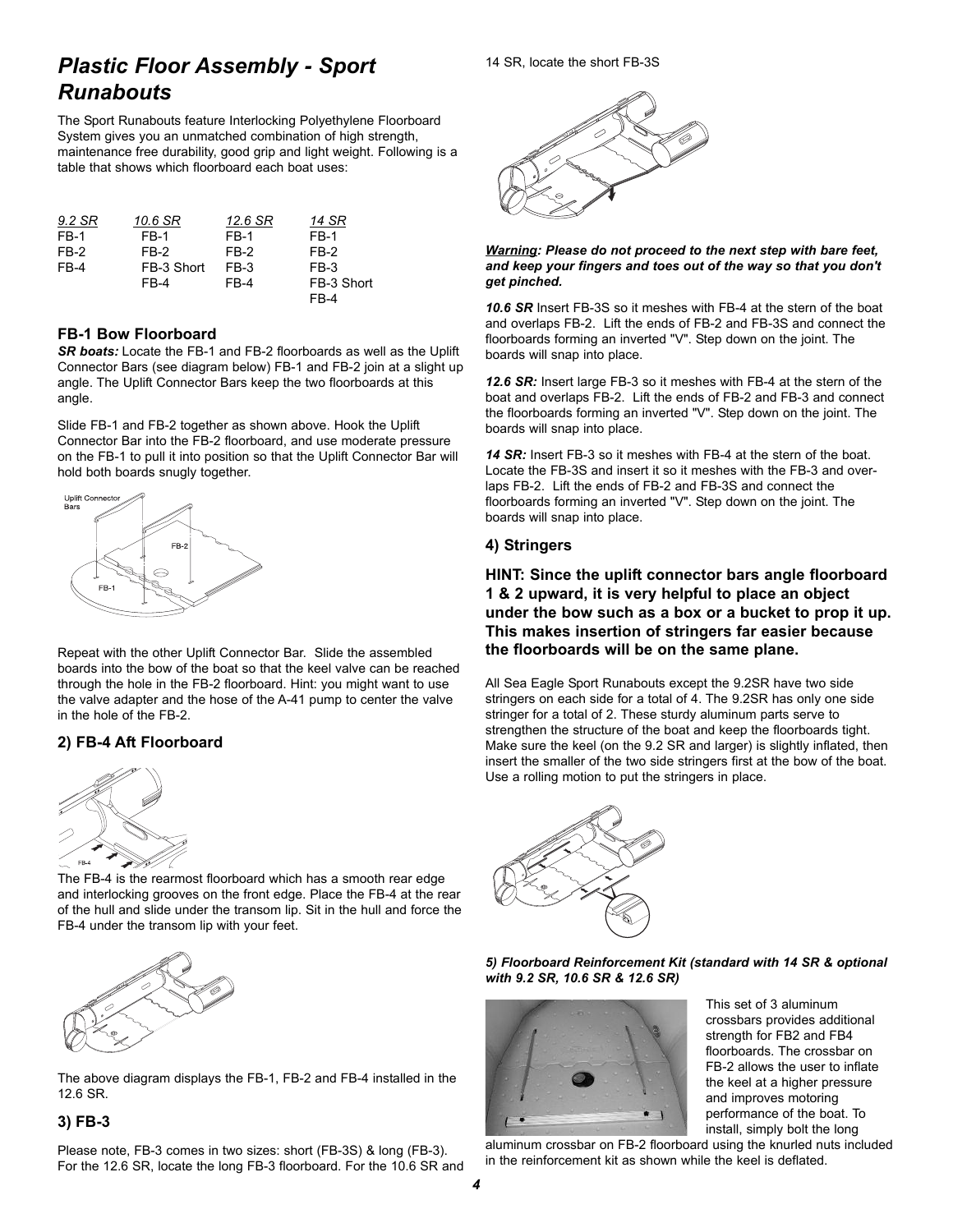

The two crossbars on FB4 greatly support the transom on sport boats to carry heavier engines. To install, simply bolt the two short aluminum crossbars on FB-4 floorboard using the knurled nuts included in the reinforcement kit while the boat is partially inflated.

Please note this item is not compatible with older floorboards. Please call to determine if your floorboards will accept reinforcement kit.

## *Finish inflation - Sport Runabouts*

Inflate all hull chambers to 100%, or 3.2 PSI. The chambers on our transom boats cannot be over inflated with a foot pump. A chamber reaches its optimum pressure when you can no longer pump any more air into it with a foot pump. The foot pump at this stage becomes very hard and it will not be possible to inflate the chamber any further.

**IMPORTANT**: For the 9.2 SR, 10.6 SR, 12.6 SR & 14 SR.only inflate the keel to 80% of max pressure. Please note, inflating the keel to 100% pressure will hinder the performance of the boat under power and bend FB-2 unduly.

#### **Deflation**



To deflate a chamber, simply turn the valve stem clockwise with your thumb to secure it in the down position. This will let the air out of your boat. Our boats do not require a pump for deflation.

## *Inflation & Floor Assembly for 8.10 YT Yacht Tender and 10.6 SR-RIK*

The 8.10 YT and 10.6 SR-RIK feature a High Pressure Drop Stitch Floor. This simple flooring system is far lighter and does not need any assembly. The 8.10 YT & 10.6 SR-RIK, as mentioned earlier, come with a special A50 High Pressure Foot Pump.



Partially inflate the bow, port and starboard chambers to about 10% - 20% using the A50 High Pressure Double Chamber Foot Pump. *Make sure to close the black cap of the foot pump to inflate these chambers. Closing the black cap engages the larger chamber of the A50 foot pump and permits more air volume.*

**HINT: It is very helpful to place an object under the bow such as a box or a bucket to prop it up. This makes insertion of stringers far easier because the floorboards will be on the same plane.**

**Please note, SE 10.6 SR-RIK Drop Stitch Floor has an aluminum crossboard under it for extra support. In addition, at back of the SE 10.6 SR-RIK transom are anchor fitting which the slide fittings on the drop floor have to be attached to - see picture at right. This is a one-time only assembly. Afterwards, simply leave drop stitch floor in boat and roll up with boat.**





Place the inflatable floor in the SE 8.10YT or the SE 10.6 SR-RIK. The Recessed One Way valve of the floor should be facing up in the bow of the boat (in the case of the SE 10.6 SR-RIK it is just behind the valve for the outside keel - please note in case of SE 10.6 SR-RIK, inflate floor first and keel second). Insert the

Valve Adapter in the Recessed One-Way Valve to connect the A50 Foot Pump. The High Pressure Drop Stitch Floor has to be inflated to 7 psi. In the case of the SE 10.6 SR-RIK inflate the outside keel to 7 psi after you have fully inflated the drop stitch floor. Hint - pump becomes difficult to inflate once you reach 7 psi.



*To inflate the high pressure floor, make sure to remove the black cap of the A50 Foot Pump. By doing so the A50 Foot Pump uses only the smaller chamber, thus allowing it to reach 7 psi without much effort.* The High Pressure Drop Stitch Floor becomes hard as a basketball. Once the floor (and in the case of the SE 10.6 SR-RIK) is

fully inflated, withdraw the adapter and close the valve cap.

Continue to finish inflation of the side chambers. Again make sure to close the black cap of the A50 foot pump to inflate the side chambers to 3.2 psi. Continue to pump with the foot pump till you cannot get any more air in.

### *Accessories*





*WS2505 Aluminum*

*Bench Seat:* Sea Eagle 9.2 SR, 10.6 SR, 12.6 SR, 14 SR & 8.10 YT transom boats come with fabric bead seat attachment system for the Aluminum Bench Seats. There are two fabric beads on each pontoon. You can attach up to two Aluminum Bench Seats to these models.

The new Aluminum Beach Seats have nylon slotted fittings under them on both sides as shown in the picture.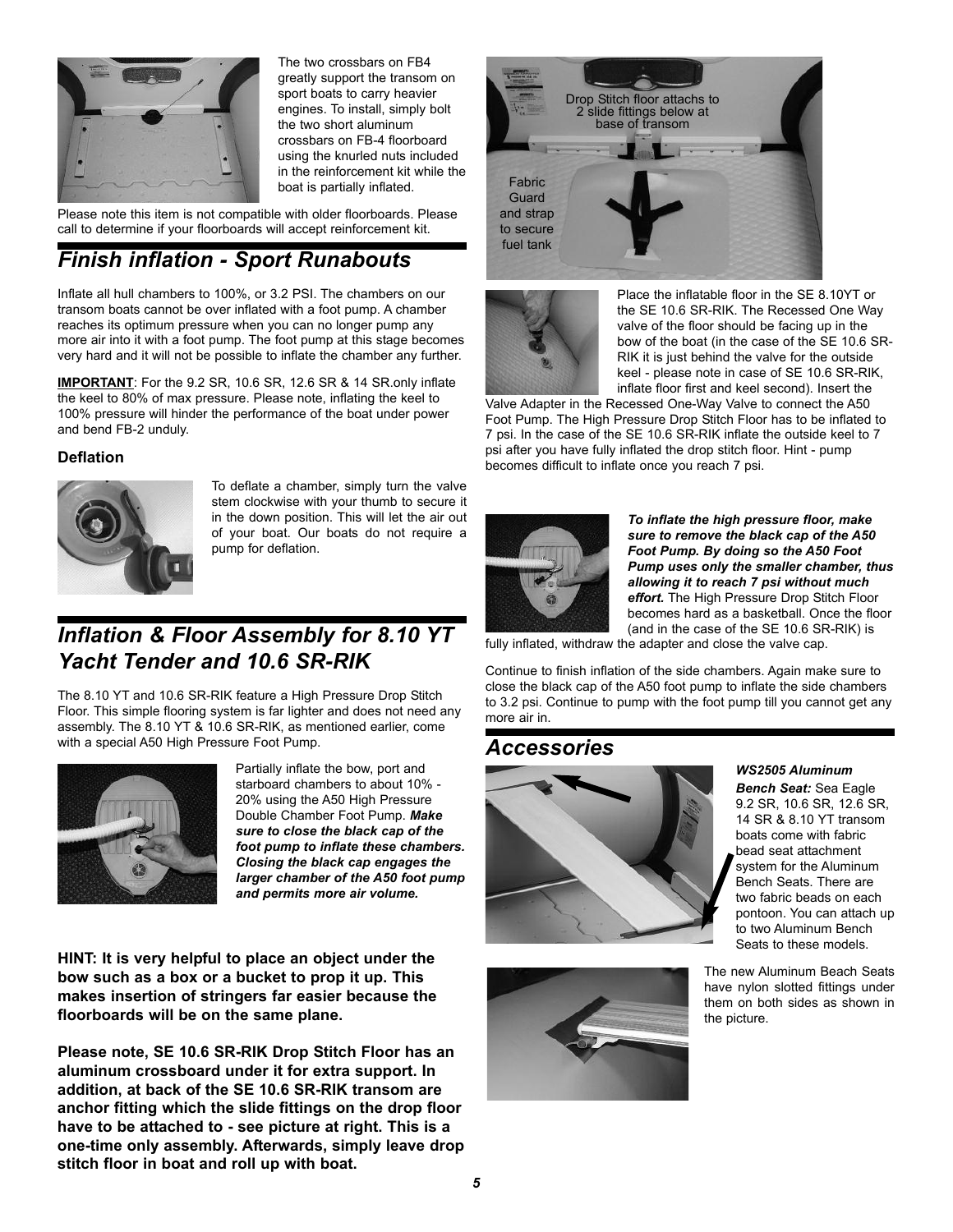

To attach the Aluminum Bench Seat, feed the fabric beads on the pontoons through the nylon slotted fittings under the Aluminum Bench Seat on both sides as shown. While you do this please make sure that the boat is inflated about 50% just to get the boat fabric out of the way. Slide the seat over fabric beads so that it is towards the center.



Now you may inflate the boat fully. Attached Aluminum Bench Seat looks like this.



3) Place canopy rods on the inside of the blue material flange as shown in inset 1 on the right. Make sure that the single nylon strap on the canopy is pointed towards the front and the two straps are pointed towards the back of the boat.

4) Place aluminum panel on the outside of the material flange.

5) Thread one short

screw through one of the aluminum plates, put the brass insert into the inside of the plastic tab at the end of bottom aluminum tubing. Push the screw (now threaded through the aluminum plate) through the hole in the material flange into the plastic tab with the insert in it as shown. Tighten knurled nut to secure the canopy to the oarlock. Repeat for other side.

6) Clip the front strap of the canopy to the rope lacing going through the material flange at the bow of the boat. Some boat models do not have a material flange in the bow. In that case, attach the front strap to the bow lifting handle. Attach the two back straps to roping abeam the transom.

7) Tighten straps so the canopy is level and tightly fitted.

## *Motor installation*

Sea Eagle recommends short shaft (15") outboard motors for our transom boats. Longer shaft motors can be used on all of our boats, but they will require a greater depth of water. Do not exceed the maximum rated HP for your boat.

Read the instruction manual supplied by the outboard motor manufacturer. All outboards are slightly different, and some require special installation procedures. Below is a general outline:

- Set the motor on tilt and tilt the mounting bracket.
- Place the motor in the center of the transom.
- Screw the mounting brackets securely to the transom.

## *Bow Motormount for 8.10 YT, 9.2 SR & 10.6 SR (Optional)*



With your boat fully inflated, place the bow motormount on the bow of your boat. Carefully trace around the black grommets with a pen. Apply glue to the marked area of the boat and to the bottom of the grommets. Leave exposed to air for about 5 minutes or until glue becomes tacky in appearance. Carefully place the grommets on the hull

exactly as you have marked the hull. Apply a weight and let dry for 12 hours before attaching motormount.

## *State and Local Registration*

Because your Transom Boat is used with a motor, you will be required to register it. Your State Dept. of Motor Vehicles will assign a registration number that must be displayed near the bow of your boat. Hint: instead of applying the registration numbers directly on the boat where they may fall off or fade, apply them to a piece of wood or plastic which you tie to the rope lacing on the boat. You will be required to provide the certificate of origin (MSO), which will be included







#### *Deluxe Sportboat Seat (Optional)*

*Bow Bag (Optional)* Your Sea Eagle Bow Bag attaches to the rope lacing or grommets on our transom boats. Comes with a convenient velcro

flap and wide zipper.

*Seat Bag (Optional)* The Sea Eagle Seat Bag fits neatly under the WS2505 aluminum seat. Peel off the velcro flap on top of the bag and wrap around the WS2505 seat. Secure the velcro flap on the other side of the WS2505 so that the bag rests on the floor below the WS2505 seat.

Unzip the zippers on the side of the seat to reveal the one way valves. This seat should be inflated so that the chamber can be pushed in about 3/4" with moderate effort. It is not designed to hold the same air

pressure as the hull chambers. (This wouldn't be too comfortable either!)

#### *Sea Eagle Sun/Rain Canopy (Optional)*



All the parts shown at left are included with your hardware bag. The longer screws are used for our motormount boats and are not needed.

1) Insert aluminum v-brace rods so that aluminum tubing is all connected as shown in the diagram below.

2) Locate the hole in the material flange on your boat. This will be between the front carry handle and oarlock.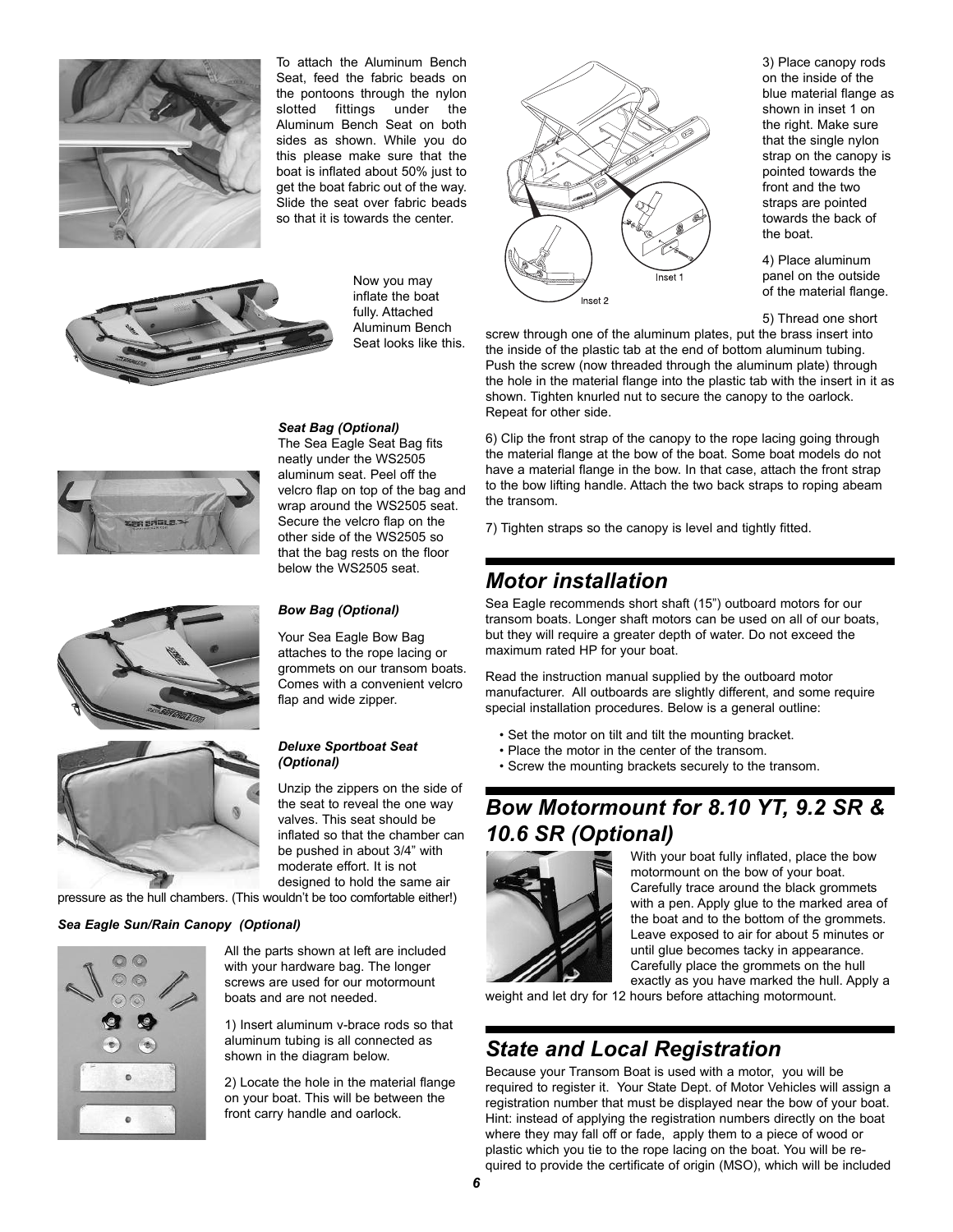## *Care and Preservation*



There is very little that you have to do to keep your boat in good condition for many years. You may store it inflated or deflated. If you leave it outside, raise it up off the ground.

If it is going to be in direct sunlight or exposed to leaves, berries or rain, use a boat cover. Sea Eagle sells an excellent boat cover for our transom boats on our website at **www.SeaEagle.com/accessories**.

We do not recommend hanging the boat. If you leave it in the water, you will probably have to drain out rainwater at times. If you store it in a closet, basement or garage, we suggest you pick a cool, dry spot, making sure the boat is clean and dry before you pack it up - or mold can accumulate. That is all you need to do to keep your boat in mint condition for years to come.

Some of the accessories like Dolly Wheels and Rod Holder require drilling holes in the transom. This results in exposing the marine plywood in the transom. Water can eventually seep into it and that could result in delamination of the transom. To prevent this, we recommend coating the exposed wood with Urethane or some other water resistant paint while working on the transom. This will keep the transom of your boat intact.



The lifespan of your new Sea Eagle boat can be extended by using 303 Protectant. If you leave your boat outside, spray it on every 30-45 days and wipe dry. 303 Protectant greatly improves UV and chemical resistance and will keep your Sea Eagle like new for many years.

For tough stains and discoloration we recommend 3M Vinyl Cleaner and

Restorer. The 3M Vinyl Cleaner and Restorer will coat and restore the hull material. When storing the boat for long periods, DO NOT sprinkle with powders. Do not store in an area where it is likely to be exposed to extreme temperatures. (above 130º F or below -20º F)

You can order 303 Protectant online at **SeaEagle.com/accessories**

## *Troubleshooting*

*Leakage of air:* If your boat appears a bit soft, it might not be because of a leak. If the boat was inflated late in the day with 90 degree air, that air might cool 20 degrees overnight. The cooler air exerts less pressure on the hull, so it could appear soft the next morning.

If there has been no temperature variation, you need to start looking for a leak. Below are the three best methods.

*1) Visual inspection.* Get a good look at your boat from just a few feet away. Flip it over and closely check over the outside. Any large leaks should be clearly visible.

*2) Listening.* If you have a rough idea where your leak is, you can sometimes hear it in a quiet room.

*3) Soapy water.* Use a mix of dishwashing liquid and water in a spray bottle, and spray over suspicious areas. Any leak will produce bubbles that will pinpoint the location of the leak.

*Check your valves:* Look, listen, and if necessary, spray soapy water around your valve and the valve base. Leaky valves have several causes:

*1) Crossed threads.* Make sure that both the inner valve and the outer cap are firmly screwed together. If threads are crossed on either item a slow leak could result. A good way to avoid this is to first turn the outer cap back 1/4 turn.

*2) Sand in Diaphragm,* threads, or o-ring. Check the black diaphragm at the bottom of the inner valve for sand between the diaphragm and the inner valve. Also check the threads on the inner valve, boat hull, and outer cap for any dirt or sand which might break the seal. Check the O-ring on the inside of the outer cap for any sand or contaminants which might break the seal.

*3) Extreme overtightening* of inner valve into valve base can cause a depression in the top of the valve base. In this case, simply sand the depression out with fine sandpaper to create a flush surface.

## *Repairs*

Through use you may occasionally puncture your boat. Most leaks only take a few minutes to repair. Your boat comes with a repair kit, and additional repair supplies can be ordered from our website.

*Small Repairs:* Deflate your boat. Thoroughly clean (you can use 3M Vinyl Cleaner for this purpose) and dry area to be repaired. For a small puncture (less than 1/8th") apply a small drop of glue. Let dry 12 hours.

*Patches:* Leaks larger than a pinhole can be patched. Most patches can be done in a few minutes, but we do offer a repair service for more complex jobs out of warranty. Our minimum repair fee is \$75. and you will be responsible for freight expenses to our facility in Port Jefferson and return freight to your destination.



First locate the leak by the methods above. Soapy water will bubble out from the source of the leak.

Thoroughly clean the area surrounding the leak to remove any dirt or grime.



Cut a piece of repair material large enough to overlap the damaged area by approximately 1/2". Round off the edges, and place over the damaged area. Using a ball point pen, trace the outline of the patch. Angle the pen inward a bit so that the ink will be covered by the patch later.



Apply adhesive to the underneath side of patch and around the area to be repaired. Coat the affected area lightly but completely with glue. Let the glue sit for 2-4 minutes until it appears tacky.